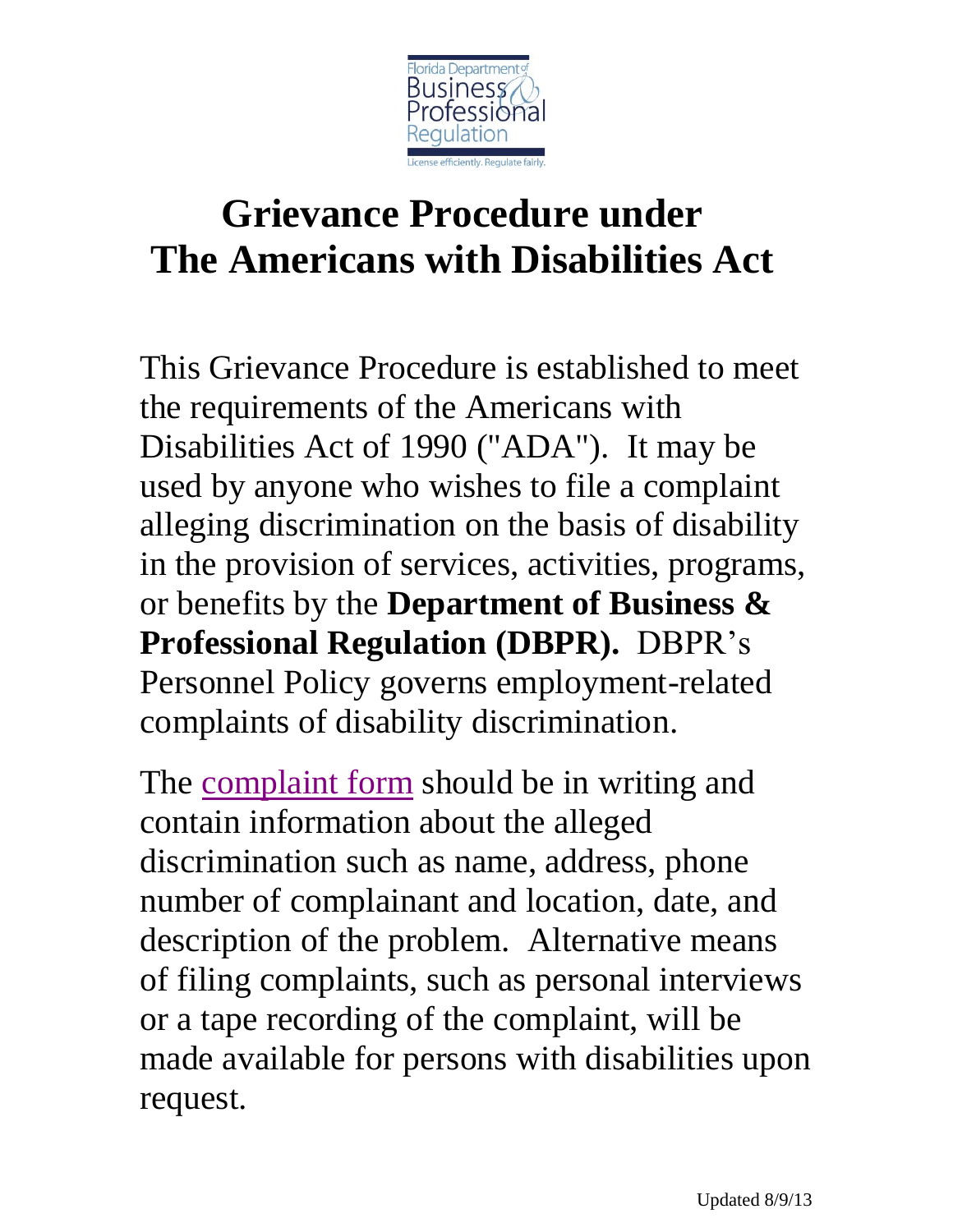The complaint should be submitted by the grievant and/or his/her designee as soon as possible but no later than 60 calendar days after the alleged violation to:

## **Pamela Byrd**

## **[Pamela.Byrd@myfloridalicense.com](mailto:Pamela.Byrd@myfloridalicense.com) Florida Department of Business & Professional Regulation 1940 North Monroe Street Tallahassee, FL 32399-1010 850.487.2074 (phone) 850.921.8992 (fax)**

Within 15 calendar days after receipt of the complaint, the **ADA Coordinator** or designee will meet with the complainant to discuss the complaint and the possible resolutions. Within 15 calendar days of the meeting, the **ADA Coordinator** or designee will respond in writing, and where appropriate, in a format accessible to the complainant, such as large print, Braille, or audio tape. The response will explain the position of the **DBPR** and offer options for substantive resolution of the complaint.

If the response by the **ADA Coordinator** or designee does not satisfactorily resolve the issue, the complainant and/or his/her designee may